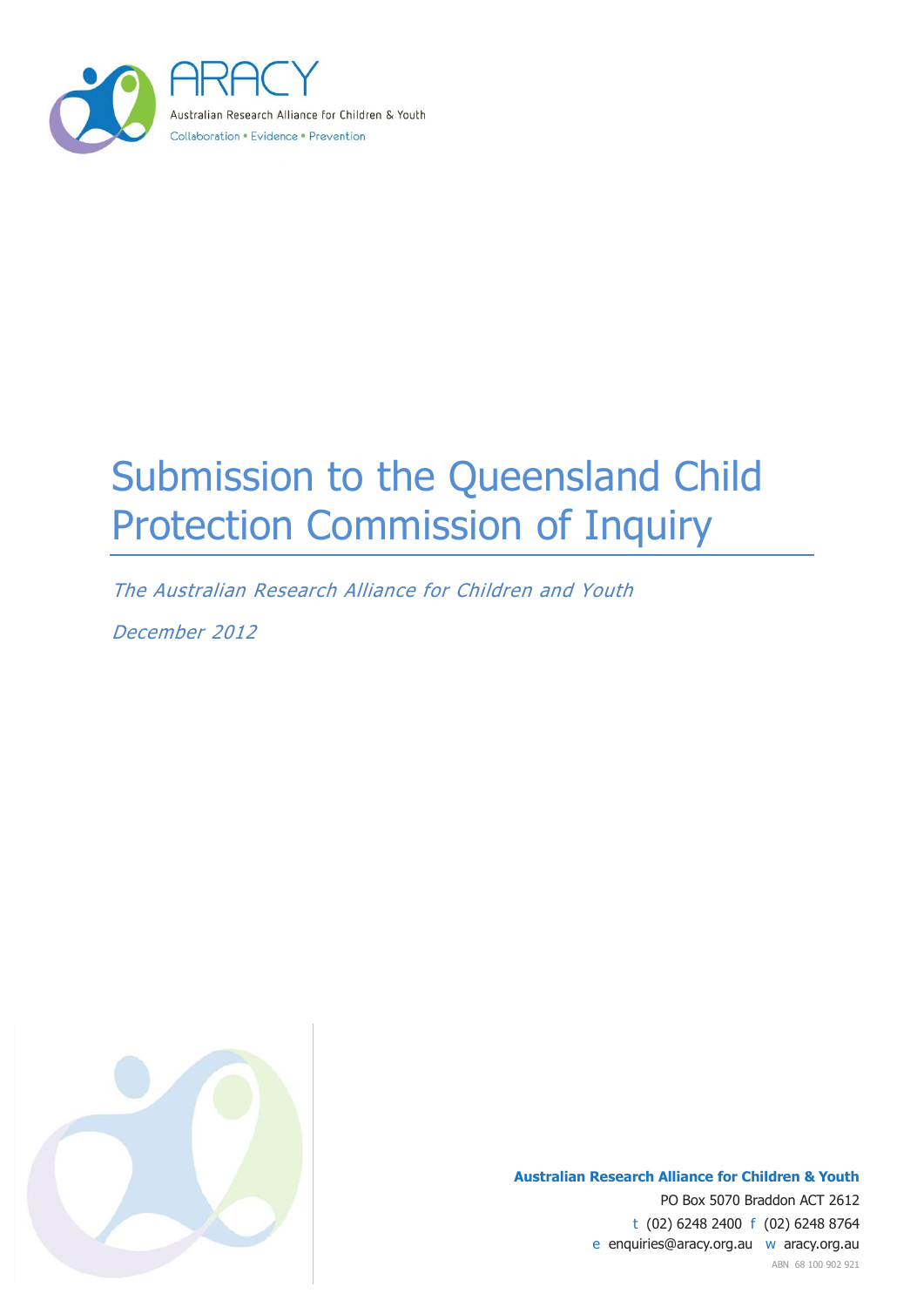

## **Table of Contents**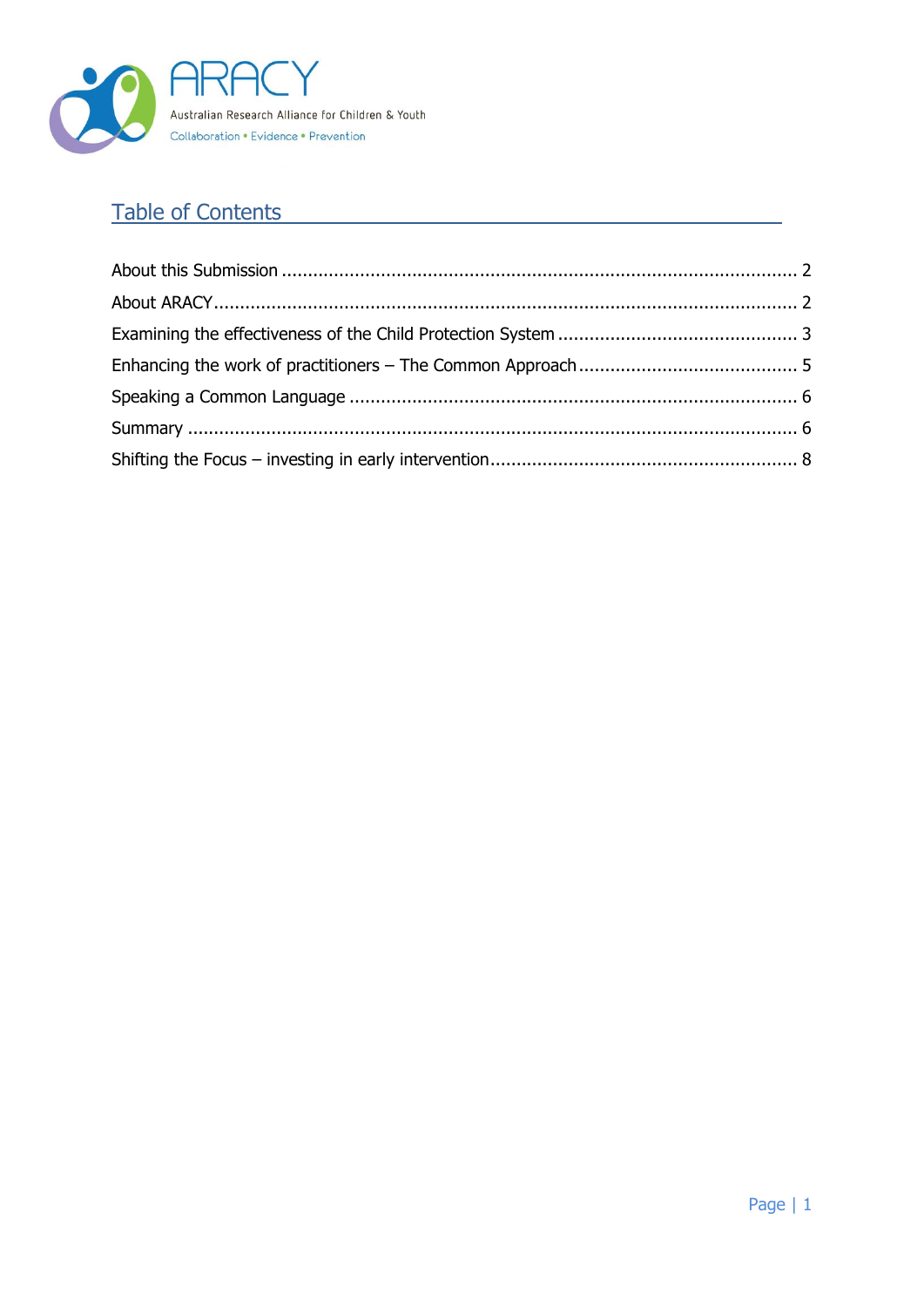

#### <span id="page-2-0"></span>About this Submission

This submission from the Australian Research Alliance for Children and Youth refers specifically to the Commission of Inquiry's aim of examining the effectiveness of the current child protection system and whether the current use of resources is adequate or could be used more efficiently.

#### <span id="page-2-1"></span>About ARACY

The Australian Research Alliance for Children and Youth (ARACY) is a national non-profit organisation of more than 2000 members (organisations and individuals), working to create better futures for Australia's children and young people.

ARACY's vision is a future in which Australia's children and young people thrive and their wellbeing is a national priority.

ARACY's purpose is to improve the wellbeing of children and young people, by advancing collaboration and evidence-based action.

To achieve this, we need to fill in the gaps in current knowledge about the complex issues facing children and young people as well as translate existing knowledge and evidence of 'what works' into practice and policy. ARACY provides neutral space for stimulating and facilitating national collaborative efforts to do this.

ARACY is building and supporting collaborations of researchers, policy makers and practitioners across disciplines, to share knowledge and foster new ways of thinking and working. Through these collaborations, and by translating the best evidence into policy and practice, ARACY is helping to prevent problems before they arise, and enhancing the wellbeing of future generations.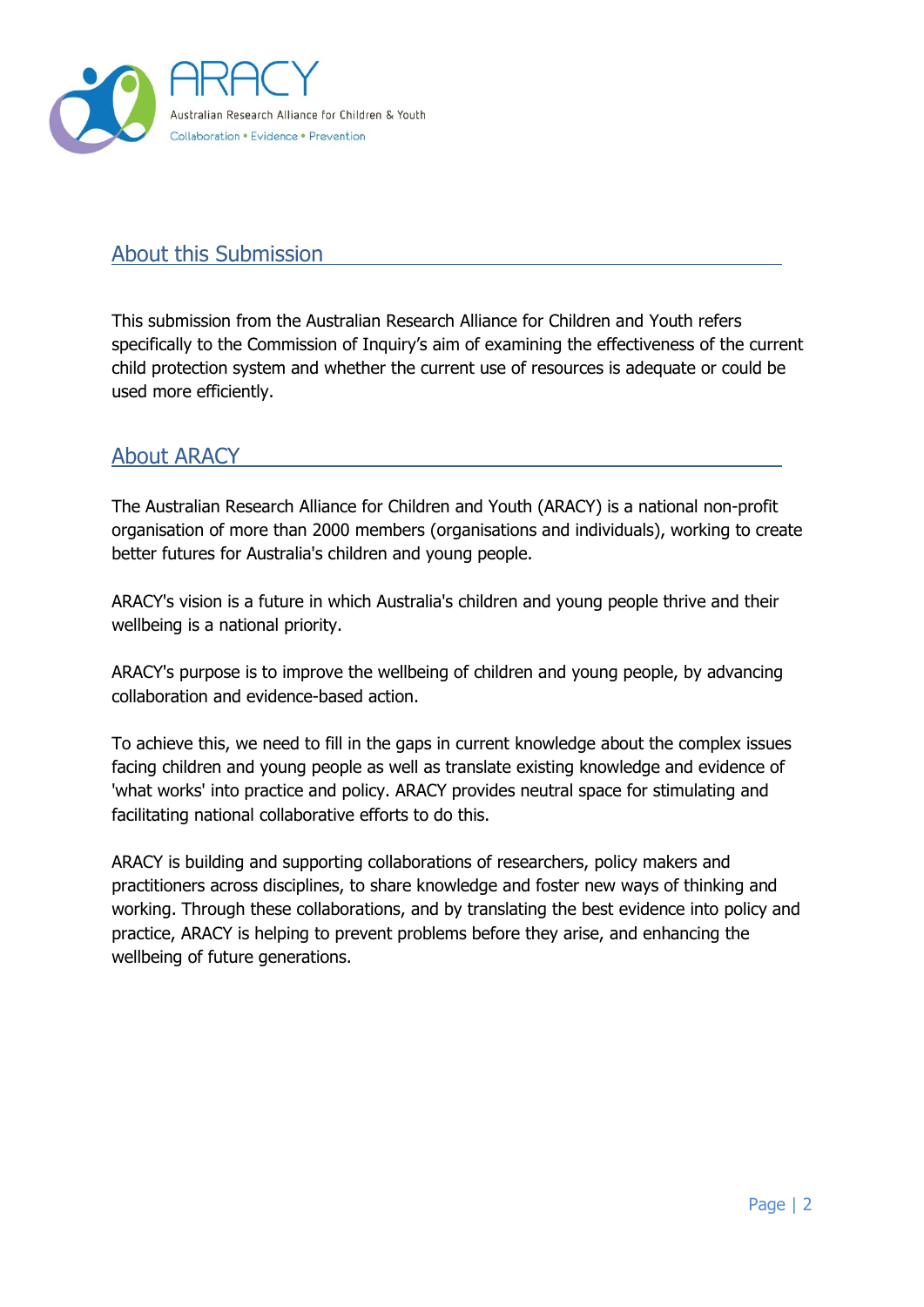

ARACY's membership includes leaders in a broad range of areas such as early childhood and adolescent development, psychology, paediatrics, epidemiology, education, justice, the social sciences, population statistics, and economics, with top-level policy makers and service providers.

#### <span id="page-3-0"></span>Examining the effectiveness of the Child Protection System

In 2008, ARACY published the report *Inverting the Pyramid – Enhancing systems for* protecting children. The full report can be accessed [here.](http://www.aracy.org.au/publicationDocuments/REP_Inverting_the_Pyramid_Enhancing_Systems_for_Protecting_Children_2009.pdf) The key summary points of this report were:

- To apply a public health model to the child protection system, which would shift child protection systems to a more preventive and collaborative model by accessing three levels of prevention: primary, secondary and tertiary.
- To address the wicked problem of child protection with collaborative (rather than the current authoritarian) approaches that will enhance both policy making and service delivery.
- To shift the focus of effort from being primarily focussed on protection to a focus on prevention.

As can be seen in the figure below, while spending on Intensive Family Support Services in Queensland remains steady, and low, funding for Child Protection and Out of Home Care continue to increase, with the spend on IFSS now only one-tenth of the spend on protection activities.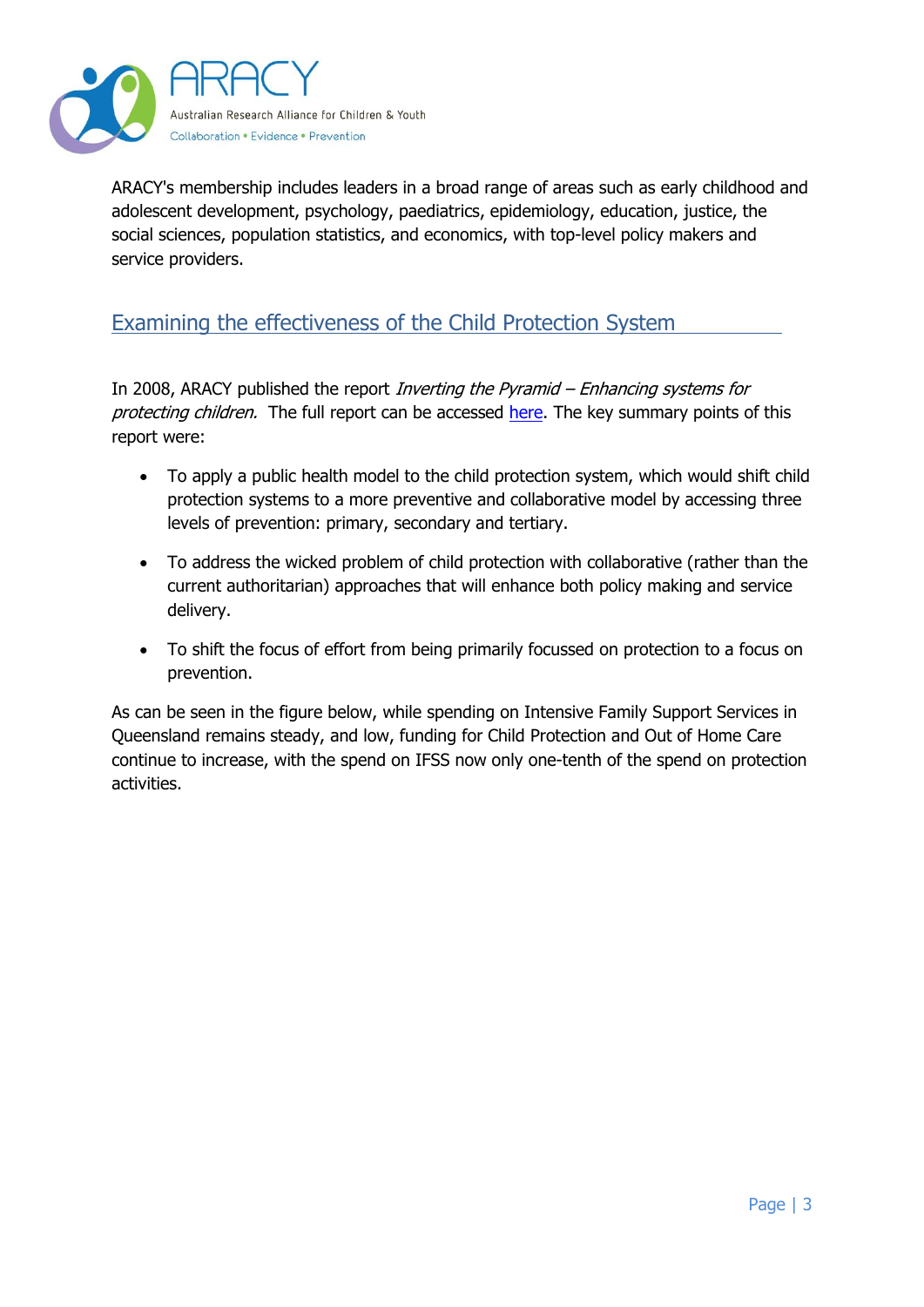



A preventive model for protecting children requires a supportive culture. This is a culture that is embodied by:

- collaboration between organisations and services
- mutual respect and trust between professional groups and providers
- shared responsibility for vulnerable families and children rather than risk aversion
- focus on the needs of the child and working with  $-$  rather than on  $-$  families.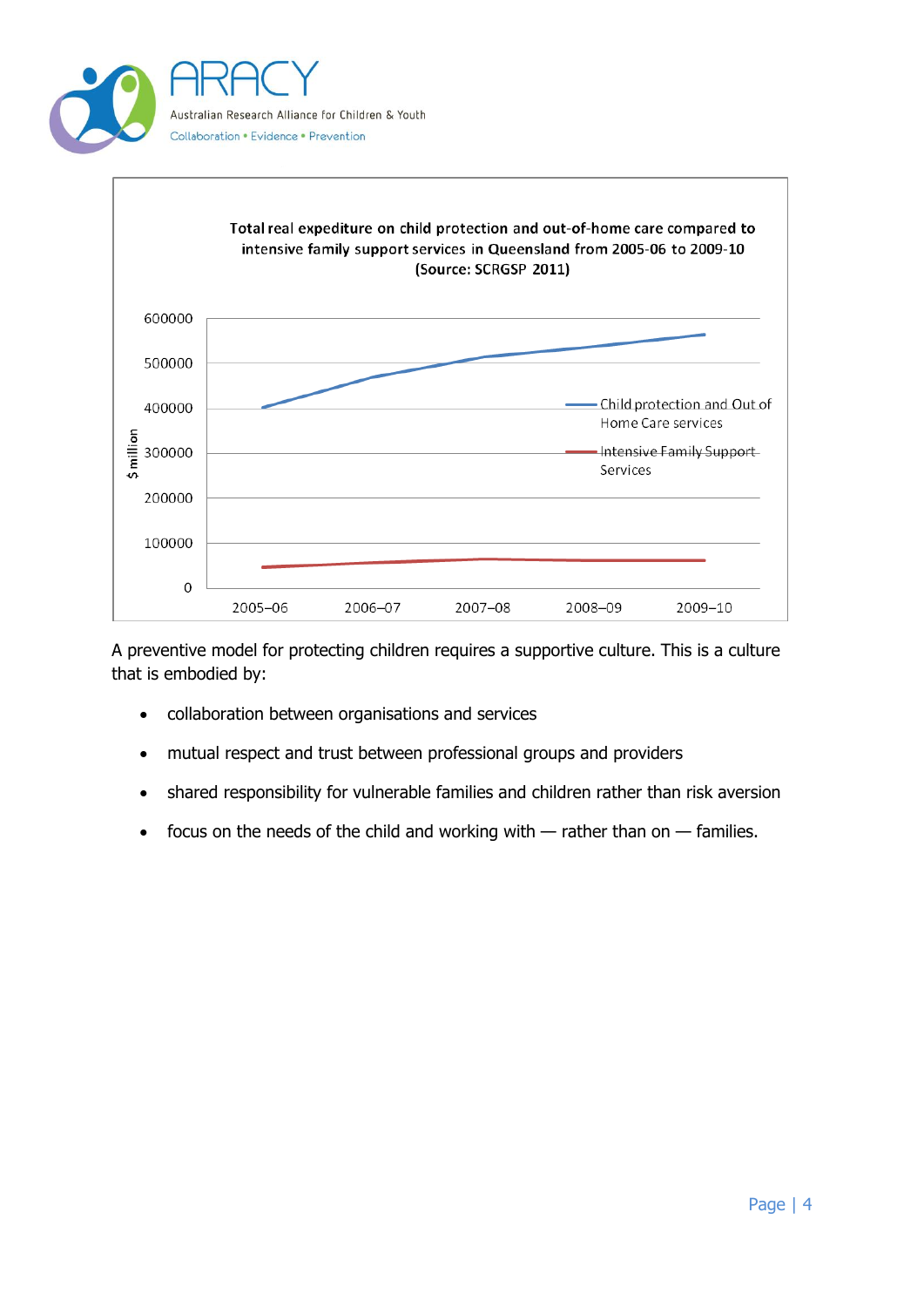

### <span id="page-5-0"></span>Enhancing the work of practitioners – The Common Approach

The current ARACY project, the Common Approach to Assessment, Referral and Support (CAARS) was a direct outcome of the *Inverting the Pyramid* report. CAARS focuses on improving collaboration between practitioners working with families, improving practitioners' perceptions of their role and capability in a prevention role and shifting practitioners to a more holistic view of families, rather than a problem – solution approach.

The independent evaluation of CAARS identified that an effective implementation, including systems analysis and mapping, training and support is necessary to achieve vital cultural change and a shift to a prevention focus. The formative evaluation strongly demonstrated that using CAARS improves engagement between clients and practitioners. A wide range of evidence shows that improving communication and connectedness between practitioner and client can improve client satisfaction with the engagement, and outcomes for the client. Research<sup>1</sup> shows that the elements of an effective practitioner/client relationship are:

- Understanding
- Collaboration
- Commitment
- **Communication**
- **Empowerment**
- Time

-

The formative evaluation demonstrated that CAARS enhances all of these elements. The formative evaluation showed that for clients, engaging in a CAARS conversation helped them to feel more **empowered** about making changes than "tick a box" assessment tools, which

 $1$  Deep Value: A Literature Review of the Role of Effective Relationships in Public Services Matthew Smerdon Kate Bell.(2011)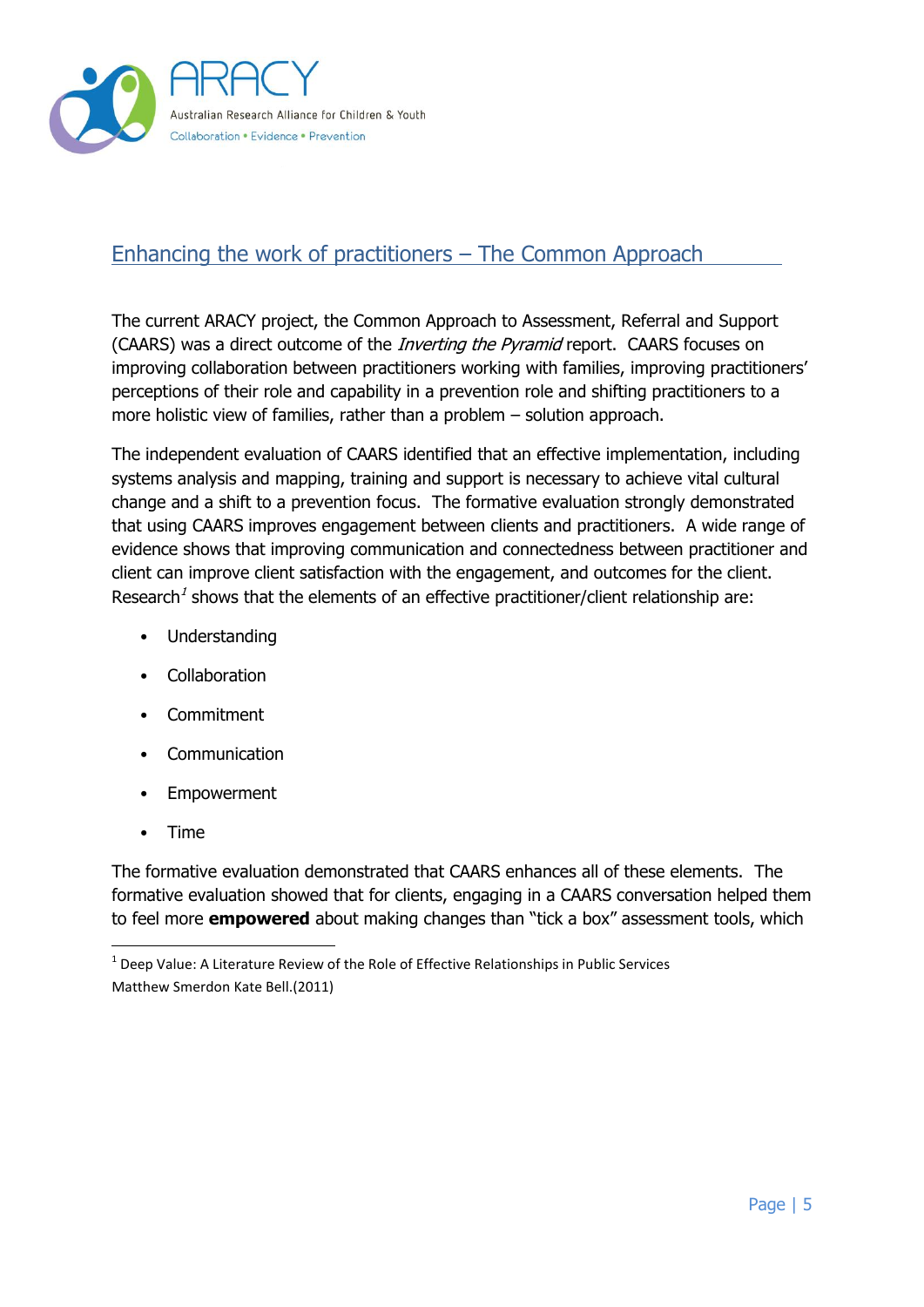

can leave families feeling disempowered, and that this empowerment also lead to greater **commitment** to make change.

ARACY has begun discussions with the QLD Government about how CAARS could enhance the work of practitioners in first contact with Queensland's children, and how a full implementation could help these organisations shift to a collaborative culture. We strongly recommend a whole of Government approach to redesigning the system with a focus on prevention and early intervention, which includes extensive training and support for first contact practitioners.

CAARS has the potential to **complement** the Queensland Child Protection Guide, by providing a visual tool to prompt discussion with children and families about current strengths and needs, which will further enhance practitioners' capacity to make more appropriate referrals. In addition, CAARS has the potential to **extend** the capacity of practitioners to work with families before problems turn to crises, and refer families with early and emerging problems to services that can help.

#### <span id="page-6-0"></span>Speaking a Common Language

What is clear from the latest issues paper is that a co-ordinated approach is required. During the formative evaluation and the recent implementation of CAARS into FMHSS services, practitioners spoke of the need for a common language for all those in contact with children and families. Practitioners spoke of different services within one organisation who have to use the different "languages" of the services they are providing, which leaves both families and practitioners confused, and services often disjointed. A major benefit of CAARS is that it establishes and reinforces a common language among all service providers, so that families receive consistent care and servicing, and practitioners can better use referral information to enhance service delivery.

#### <span id="page-6-1"></span>**Summary**

Queensland is faced with a major crisis in the child protection system which can only be addressed by meeting the needs of families before problems escalate into crises. Attention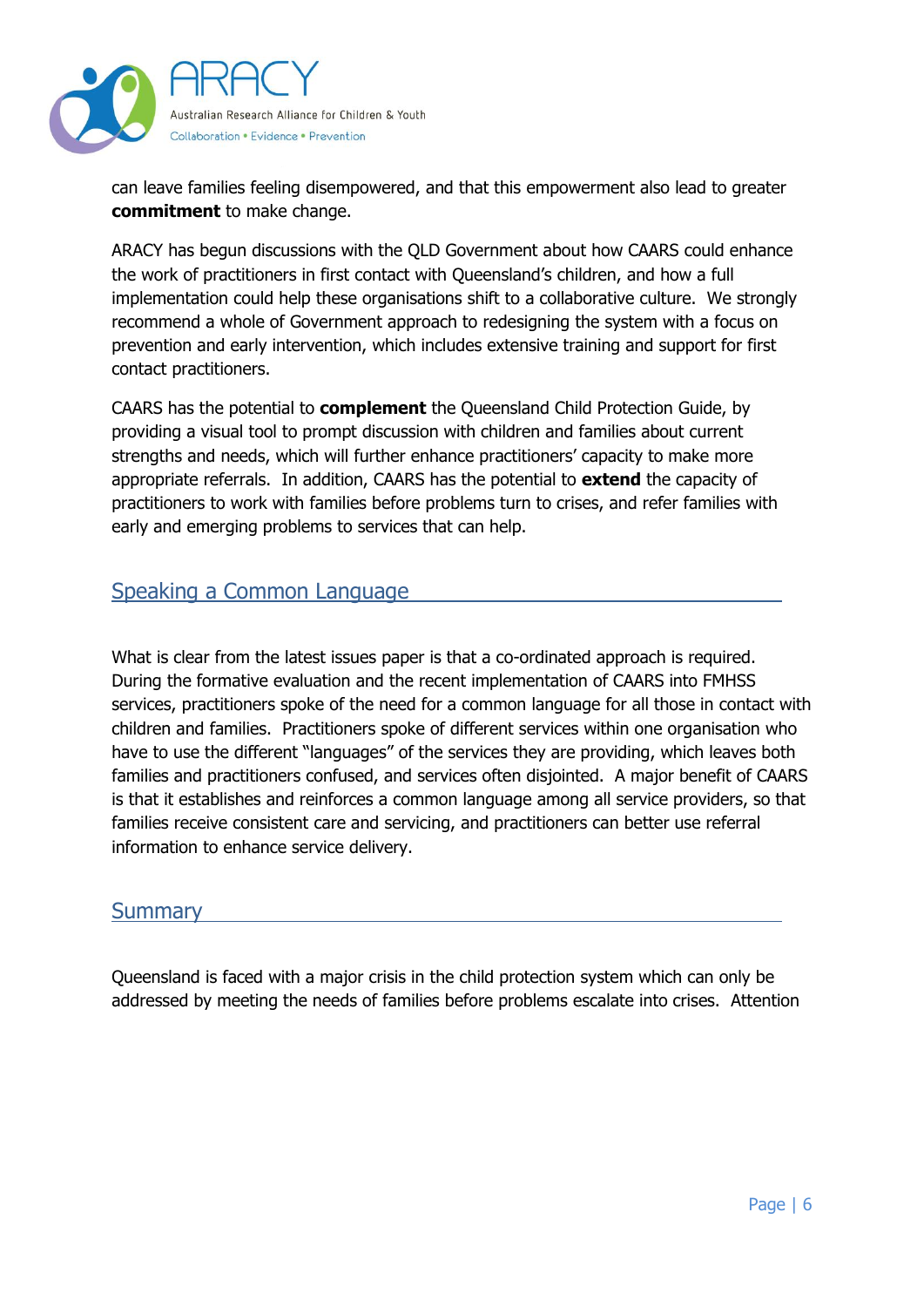

must be given to families showing the early signs of needing help, rather than focusing primarily on families with major and complex needs. By implementing a common approach such as CAARS to working with families, collaboration between services will increase, leading to better servicing of clients and better outcomes for families.